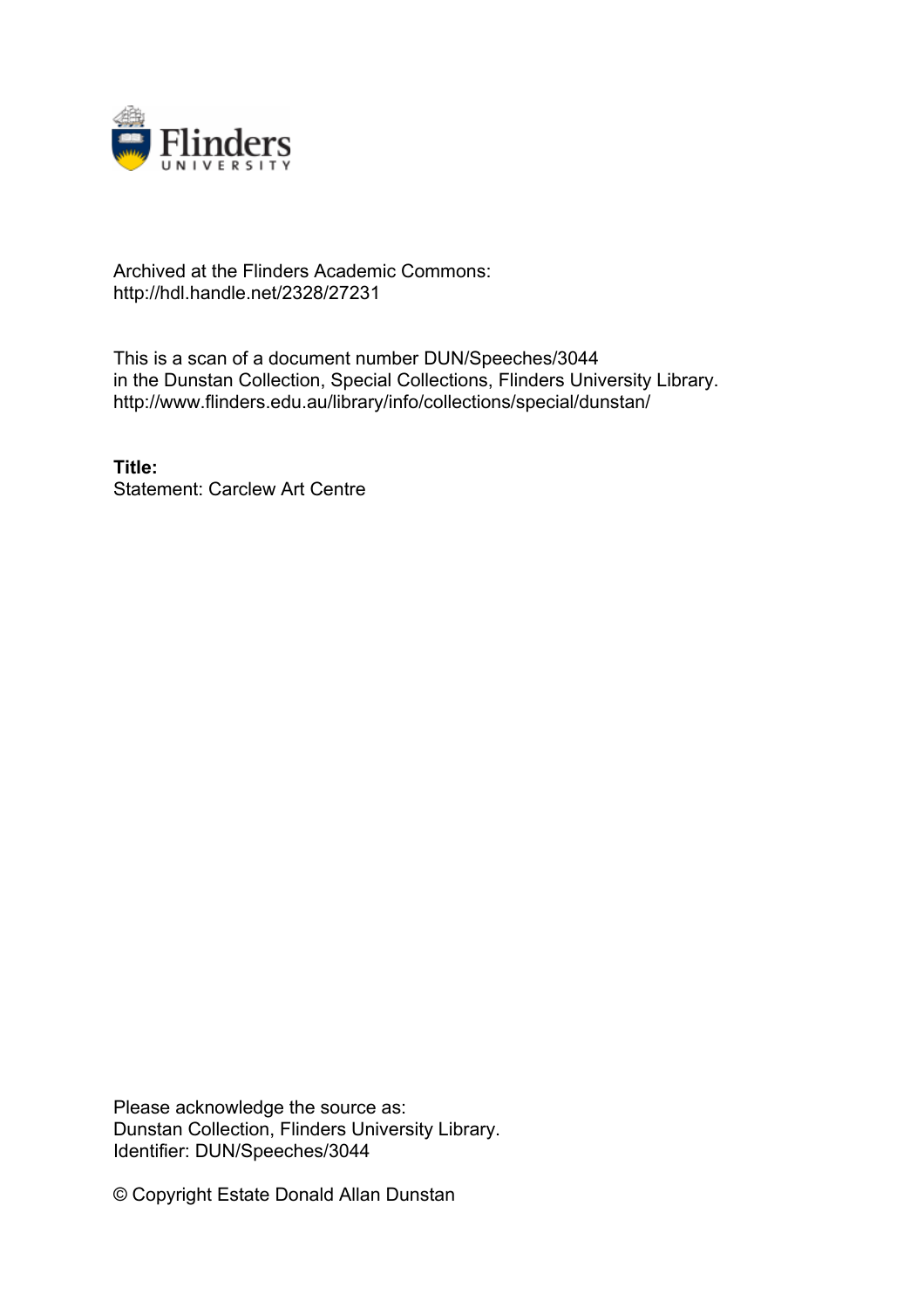

**STEMENT** from the Premier

**Date....^." <sup>6</sup>**

**Embargo South Australia 5001** 

**State Administration Centre, Victoria Square, Adelaide, 228 4811** 

*sow* 

## CARCLEW ART CENTRE

Carclew is to be expanded into a multi-activity art centre for young people  $\sharp$ hrough much greater financial assistance from the State Government and the appointment of three permanent staff, the Premier, Mr. Dunstan, announced today.

A new board of management has been appointed for Carclew and the centre's aim is now to provide a very much wider range of activities for young people up to 17 years of age from all parts of Adelaide, and from all income groups. Children from single parent families and low income groups will be especially catered for.

Mr. Dunstan said the head of the new board was Mrs. Ruby Litchfield and the members were - Mr, Jim Giles (Assistant Director of Primary Education), Mr. Tony Welsh (Arts Development Branch of the Premier's Department), Mr. Ian Brown (Adelaide architect and theatre consultant), Mr. Ken Jamieson (community music advisor and Australia Council representative), <code>Mrs.</code> Margaret Fitzgerald (who has been involved with the centre for many years, and Mr. Rod Hand (Department of Tourism, Recreation and Sport).

Ms. Sue Averay, the newly appointed Artistic Co-ordinator at the centre will be the staff representative on the board until the election of a permanent staff representative.

Carclew's new. full time administrator, Mr. Rob Downing, will be the board's secretary.

Mr. Dunstan said Carclew's activities had previously concentrated on drama and craft, The Cabinet's decision to expand the centre would enable very many other activities such as music, dance and puppetry to be undertaken.

Mr. Dunstan said he hoped the classes for many of these activities would start in the first week of July. Activities in drama, film and video would begin in August and a special "Introducing Carclew Week" would be held that month.

Dunstan Collection, Special Collections, Flinders University Library.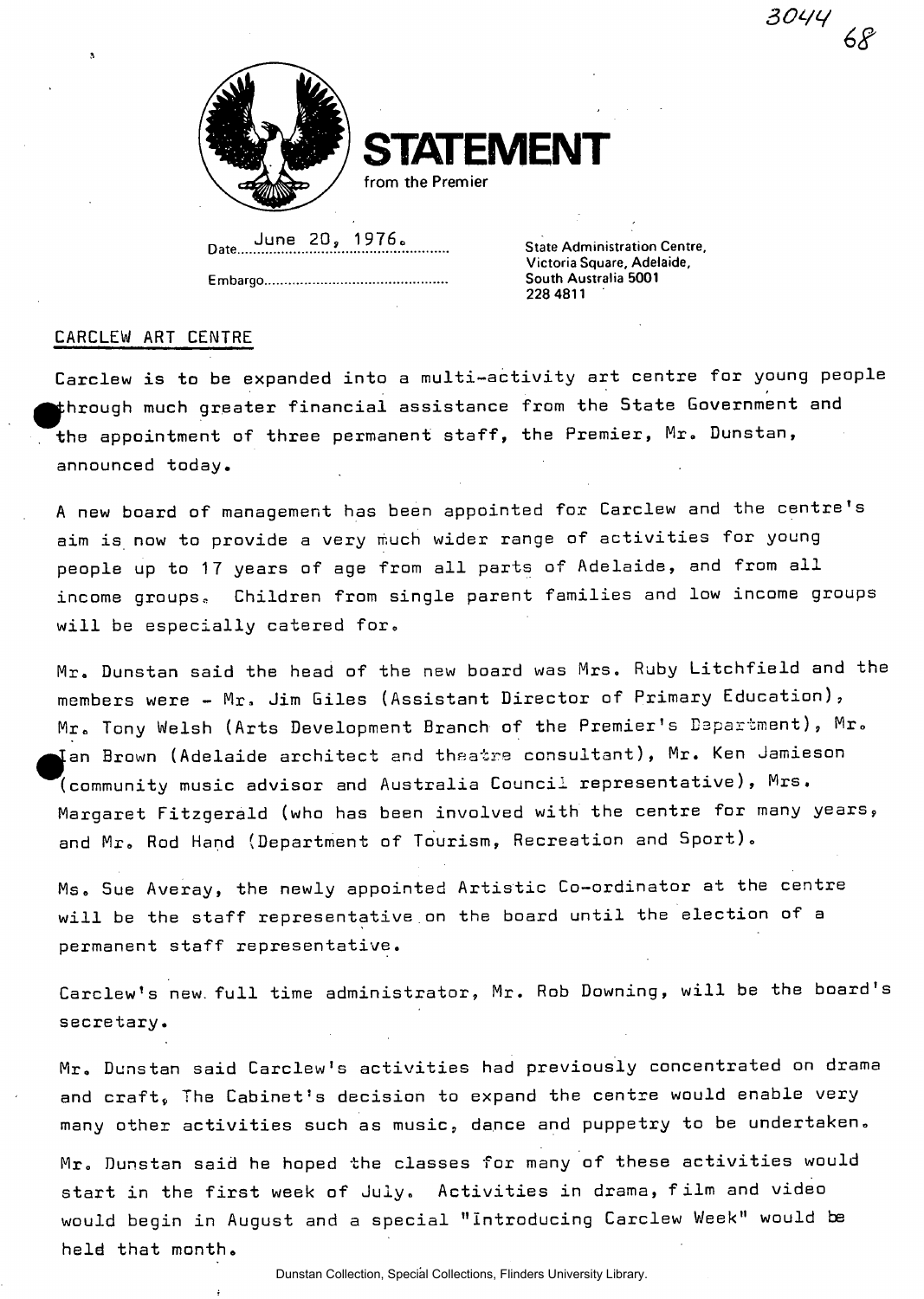

**ATEMENT** 

**Date.....<sup>J</sup> .!J ."<sup>e</sup>**

**Embargo South Australia 5001** 

**.. State Administration Centre, Victoria Square, Adelaide, 228 4811** 

## CARCLEW ART CENTRE

secretary.

Carclew is to be expanded into a multi-activity art centre for young people  $\sharp$ hrough much greater financial assistance from the State Government and the appointment of three permanent staff, the Premier, Mr. Dunstan, announced today.

A new board of management has been appointed for Carclew and the centre's aim is now to provide a very much wider range of activities for young people up to 17 years of age from all parts of Adelaide, and from all income groups.. Children from single parent families and low income groups will be especially catered for.

Mr. Dunstan said the head of the new board was Mrs. Ruby Litchfield and the members were - Mr. Jim Giles (Assistant Director of Primary Education), Mr. Tony Welsh (Arts Development Branch of the Premier's Department), Mr.  $\Lambda$ an Brown (Adelaide architect and theatre consultant), Mr. Ken Jamieson (community music advisor and Australia Council representative), Mrs, Margaret Fitzgerald (who has been involved with the centre for many years, and Mr. Rod Hand (Department of Tourism, Recreation and Sport).

Ms. Sue Averay, the newly appointed Artistic Co-ordinator at the centre will be the staff representative on the board until the election of a permanent staff representative.

i Carclew's new full time administrator, Mr» Rob Downing, will be the board's

Mr. Dunstan said Carclew's activities had previously concentrated on drama and craft. The Cabinet's decision to expand the centre would enable very many other activities such as music, dance and puppetry to be undertaken.

Mr. Dunstan said he hoped the classes for many of these activities would start in the first week of July.: Activities in drama, film and video would begin in August and a special "Introducing Carclew Week" would be held that month.

Dunstan Collection, Special Collections, Flinders University Library.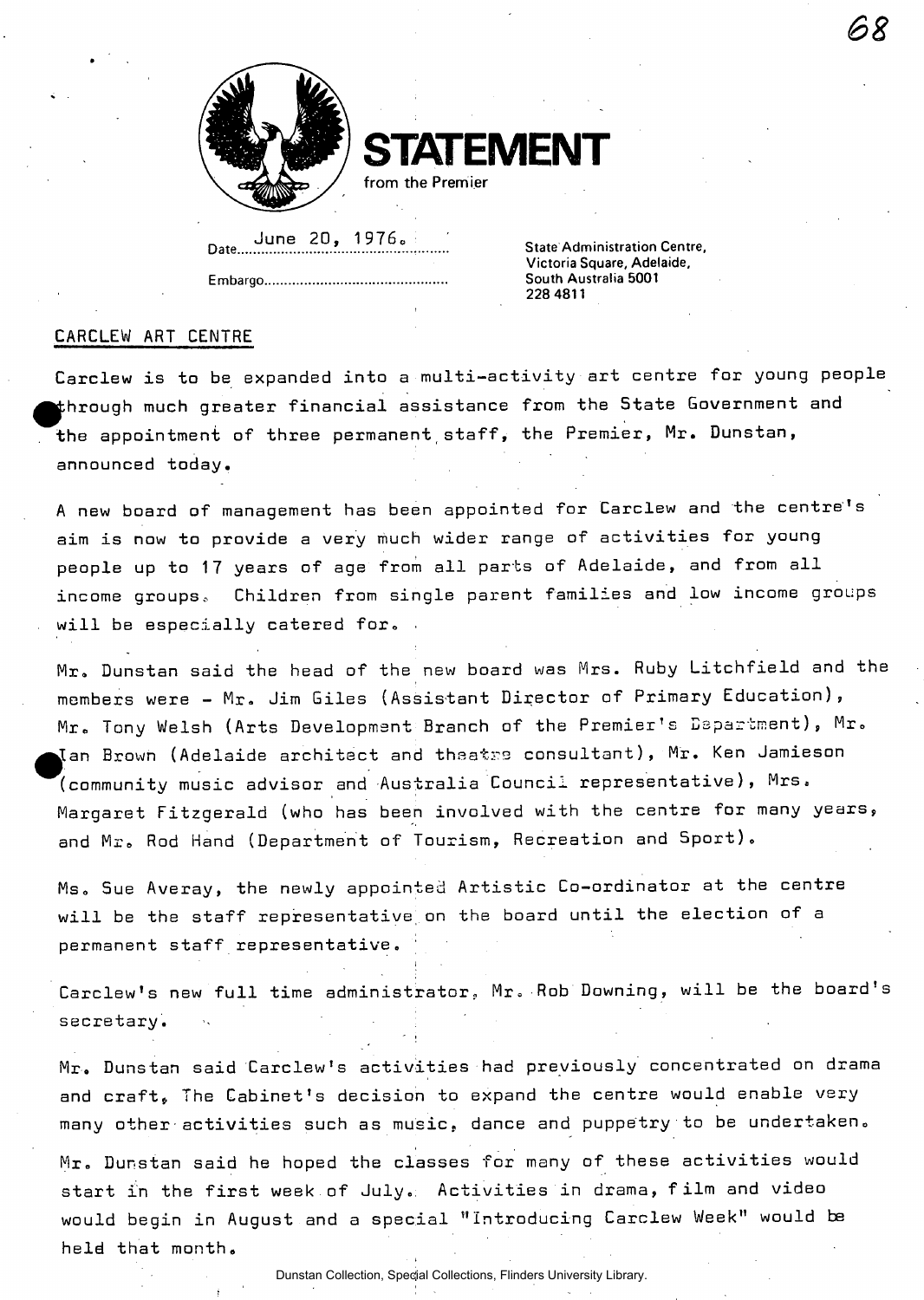$\mathbf{C}_1$ 

For further information and possible pictures contact Sue Averay at Carclew (267 3591) during the week, or at home during the weekend at 10 Harrington Street, Prospect.

Dunstan Collection, Special Collections, Flinders University Library.